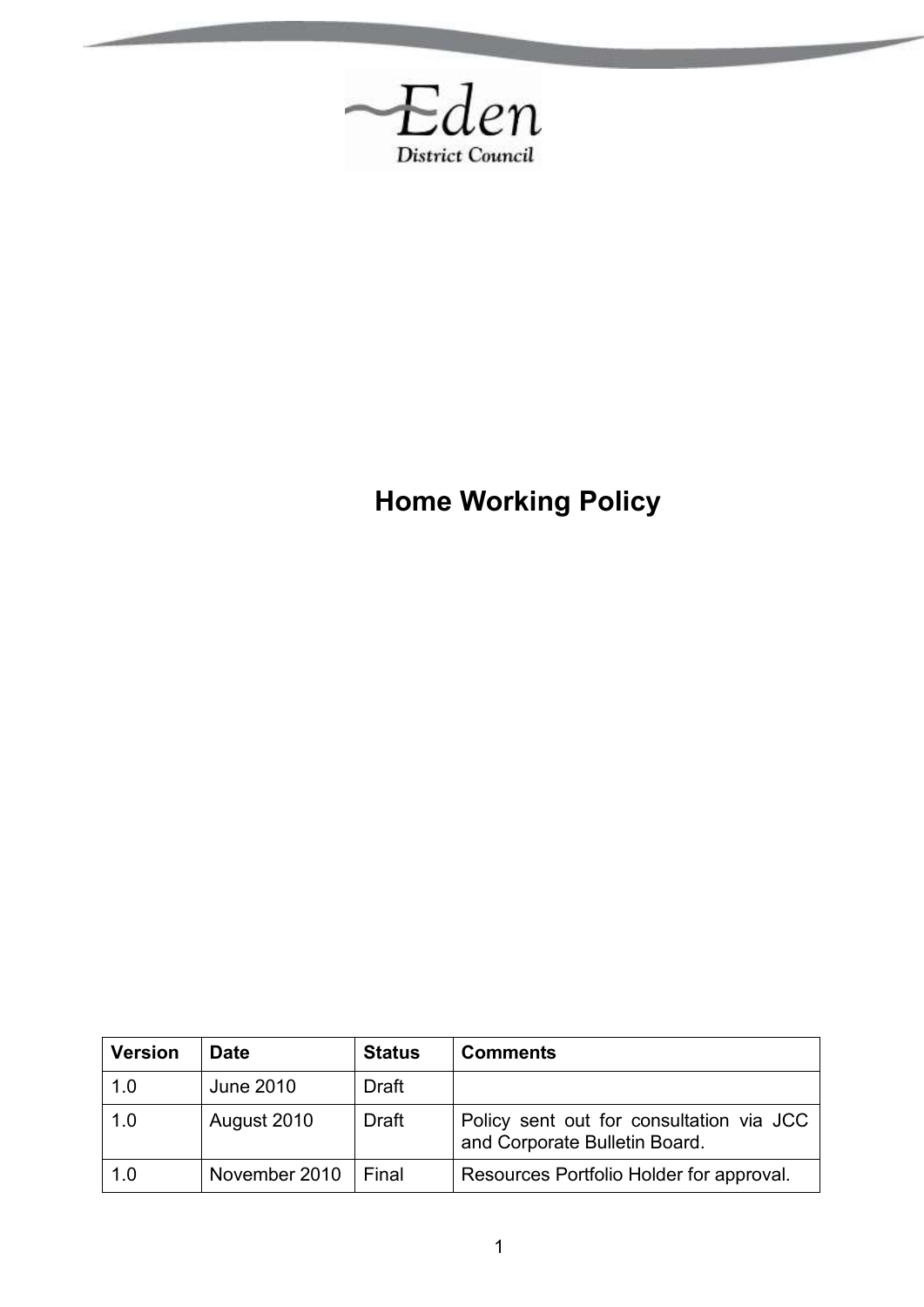# **Contents**

|                |                                            |                                                         | Page           |  |  |
|----------------|--------------------------------------------|---------------------------------------------------------|----------------|--|--|
| 1.0<br>2.0     | Scope                                      | Introduction                                            | 3<br>3         |  |  |
| 3.0            |                                            | What is Home Working                                    | 3              |  |  |
|                | 3.1                                        | <b>Definition</b>                                       | 3              |  |  |
|                | 3.2                                        | <b>Benefits</b>                                         | 3              |  |  |
|                | 3.3                                        | <b>Types of Home Working</b>                            | 4              |  |  |
|                |                                            | 3.3.1<br><b>Occasional Home Working</b>                 | 4              |  |  |
|                |                                            | 3.3.2<br>Regular Home Working                           | $\overline{4}$ |  |  |
|                |                                            | 3.3.3<br><b>Permanent Home Working</b>                  | 4              |  |  |
|                | 3.4                                        | Suitability of Home Working                             | 4              |  |  |
|                |                                            | 3.4.1<br>Posts                                          | 4              |  |  |
|                |                                            | 3.4.2<br><b>Employee Characteristics</b>                | 5              |  |  |
| 4.0            |                                            | Requests to Work from Home                              | 5              |  |  |
|                | 4.1                                        | <b>Application Process</b>                              | 5              |  |  |
|                | 4.2<br>Assessing the Home Environment<br>6 |                                                         |                |  |  |
|                |                                            | 4.2.1<br><b>Risk Assessment</b>                         | $\overline{7}$ |  |  |
| 5.0            |                                            | Managing a Home Working Arrangement                     | 7              |  |  |
|                | 5.1                                        | Communication to and Management of Home Working Staff   | 8              |  |  |
|                | 5.2<br>Provision of Equipment<br>8         |                                                         |                |  |  |
|                | 5.3<br>8<br>Insurance                      |                                                         |                |  |  |
|                | 5.4                                        | <b>Health and Safety</b>                                | 9              |  |  |
|                | 5.5                                        | <b>Data Security</b>                                    | 9              |  |  |
|                | 5.6                                        | <b>Working Hours</b>                                    | 9              |  |  |
|                | 5.7                                        | Visits to the Home Worker                               | 9              |  |  |
|                | 5.8                                        | <b>Contractual Terms</b>                                | 9              |  |  |
|                | 5.9<br>5.10                                | <b>Expenses</b><br><b>Dependant Care</b>                | 10<br>10       |  |  |
|                | 5.11                                       | Review of a Home Working Agreement                      | 10             |  |  |
|                | 5.12                                       | 10<br>Termination of a Home Working Agreement           |                |  |  |
|                |                                            |                                                         |                |  |  |
| 1              | Appendices                                 | Home Working Application Form                           | 11             |  |  |
| $\overline{2}$ |                                            | Health and Safety Home Worker Self-Assessment Checklist | 13             |  |  |
| 3              |                                            | <b>Home Working Agreement</b>                           | 16             |  |  |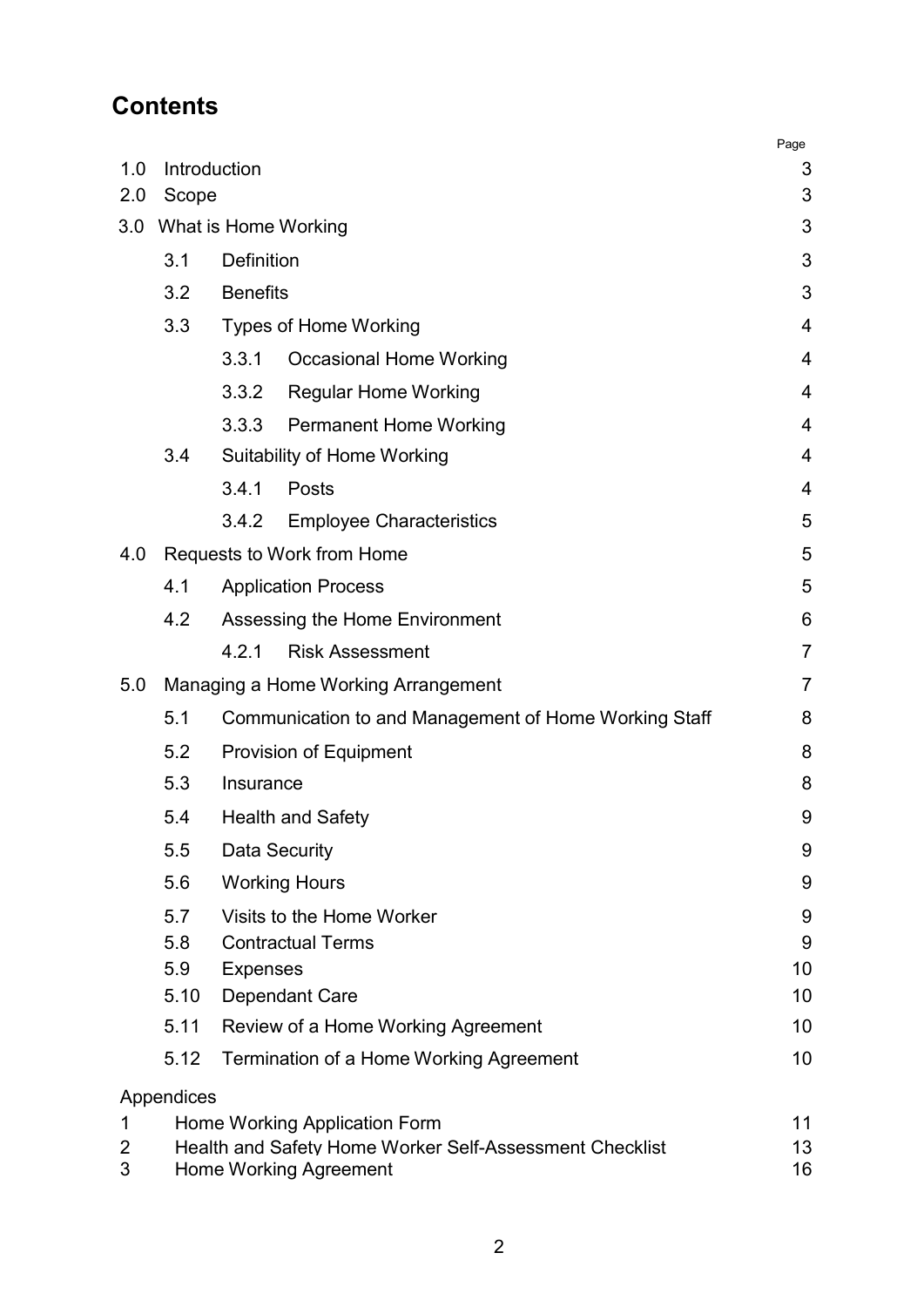# **1. Introduction**

Eden District Council is committed to promoting flexible working in order to facilitate effective and efficient working. This policy outlines the circumstances under which the Council will allow employees to work from home. It also details the actions required to facilitate a home working arrangement.

## **2. Scope**

This policy applies to all employees of the Council.

## **3. What is Home Working**

### **3.1 Definition**

Home working is about using the employees home as a base for work instead of the employee coming into a workplace. The Home Working Policy is one of a number of policies under the Work Life Balance initiative.

### **3.2. Benefits of Home Working**

There are many benefits to home working.

For the Council these include:

- Reduced accommodation costs and better use of existing premises and resources;
- Contributing towards the reduction of the Councils CO2 emissions by reducing unnecessary employee commuting;
- The retention of valued and skilled employees for whom the ability to work at home is the preferred option;
- Well motivated staff who feel that they work for an organisation that is prepared to be flexible and which trusts them;
- Potentially increased output and quality of work due to fewer distractions than working in an office environment;
- Accommodation of the requirements of disabled employees or employees with temporary health conditions;
- Promotion of a positive image as a good employer; Potential to reduced costs in terms of travelling allowances.

For the employee these include:

- Increased discretion in the management of their work and personal time; Increased motivation;
- A saving of travel time and costs; The ability to work without distraction;
- Improvements in work-life balance issues.

While there are many advantages of home working, a detailed assessment needs to be made, by both the employee and the Council, as to whether the individual will be a suitable home worker and whether the role to be performed is appropriate.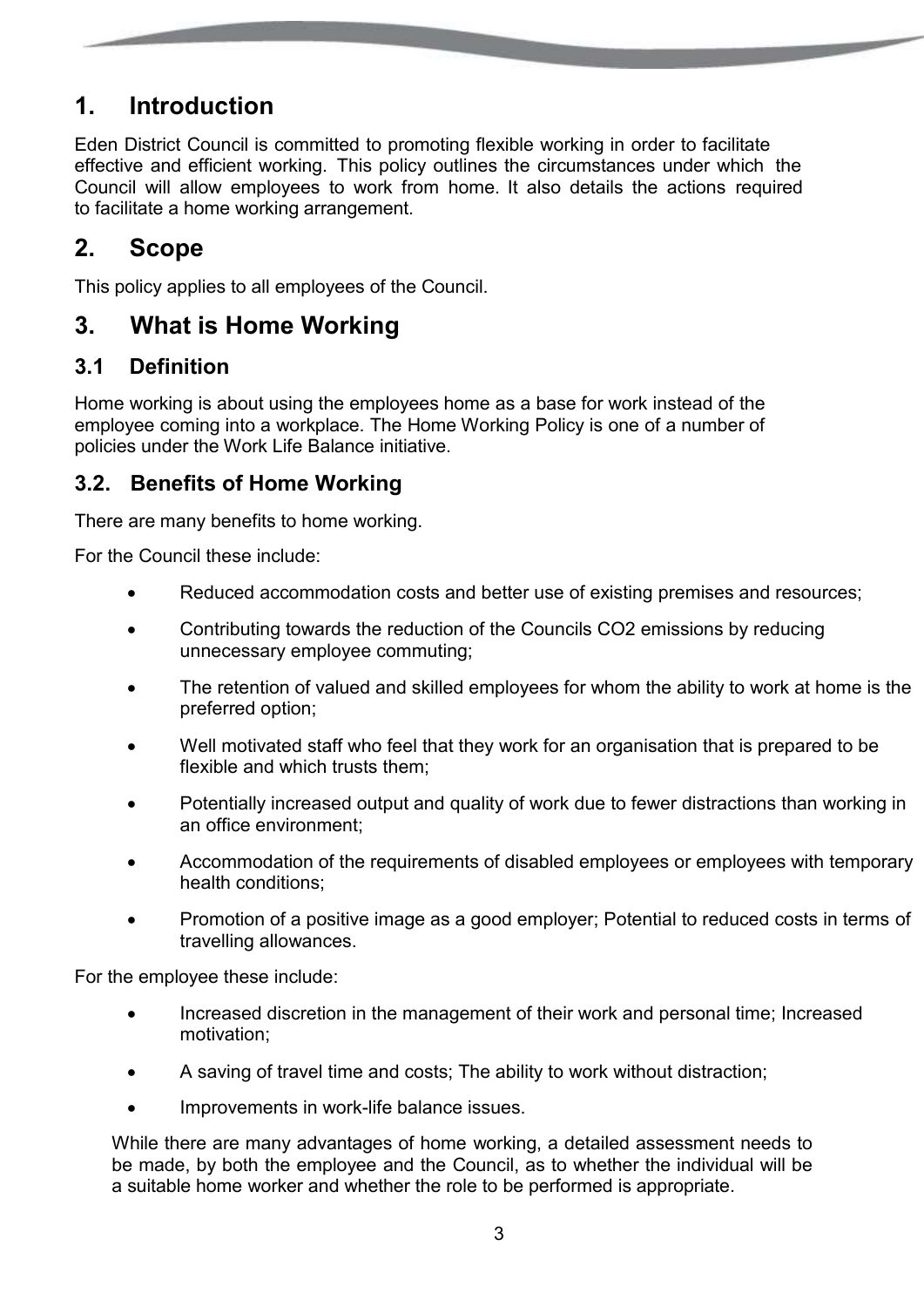### **3.3 Types of Home Working**

There are various ways that home working may operate, ranging from rare occasions that arise and do not form a routine, to formal arrangements that are identified as such in the contract of employment:

#### **3.3.1 Occasional Home Working**

Taking work home occasionally, on an ad hoc basis, to concentrate on a particular project or task may be suitable in the following circumstances:

- Where a specific task needs dedicated and focussed input and/or could be dealt with more efficiently at home eg saved travelling time and lack of interruptions;
- Where it is difficult for staff to get in to work eg adverse weather, a short but unavoidable commitment at home, or field work is being undertaken out of the office near to home.

#### **3.3.2 Regular Home Working**

Working from home for a percentage of the time on a regular basis, the individual would come into the office for the balance of time. This may be suitable in the following circumstances:

- Where the function of the post requires little face to face contact with colleagues and/or clients;
- To facilitate a more flexible work pattern, perhaps to accommodate other demands;
- Where an individual plans his/her work arrangements to enable the achievement of defined outputs each week/month from home;
- The job involves frequent/regular outside visits.

#### **3.3.3 Permanent Home Working**

Working from home 100% of the time, or spending a percentage of time working from home and making outside visits for the balance of time. This may be suitable in the following circumstances:

- Where the job can be done just as effectively and efficiently from home;
- Where ICT systems exist, or can be created, to support the job at home;
- Where communications systems exist, or can be created, to support the job, and the employee effectively
- The job involved frequent/regular outside visits.

#### **3.4 Suitability of Home Working**

#### **3.4.1 Posts**

Many jobs may be considered for home working. Generally speaking any job that does not require time spent in one location or high visibility (eg to operate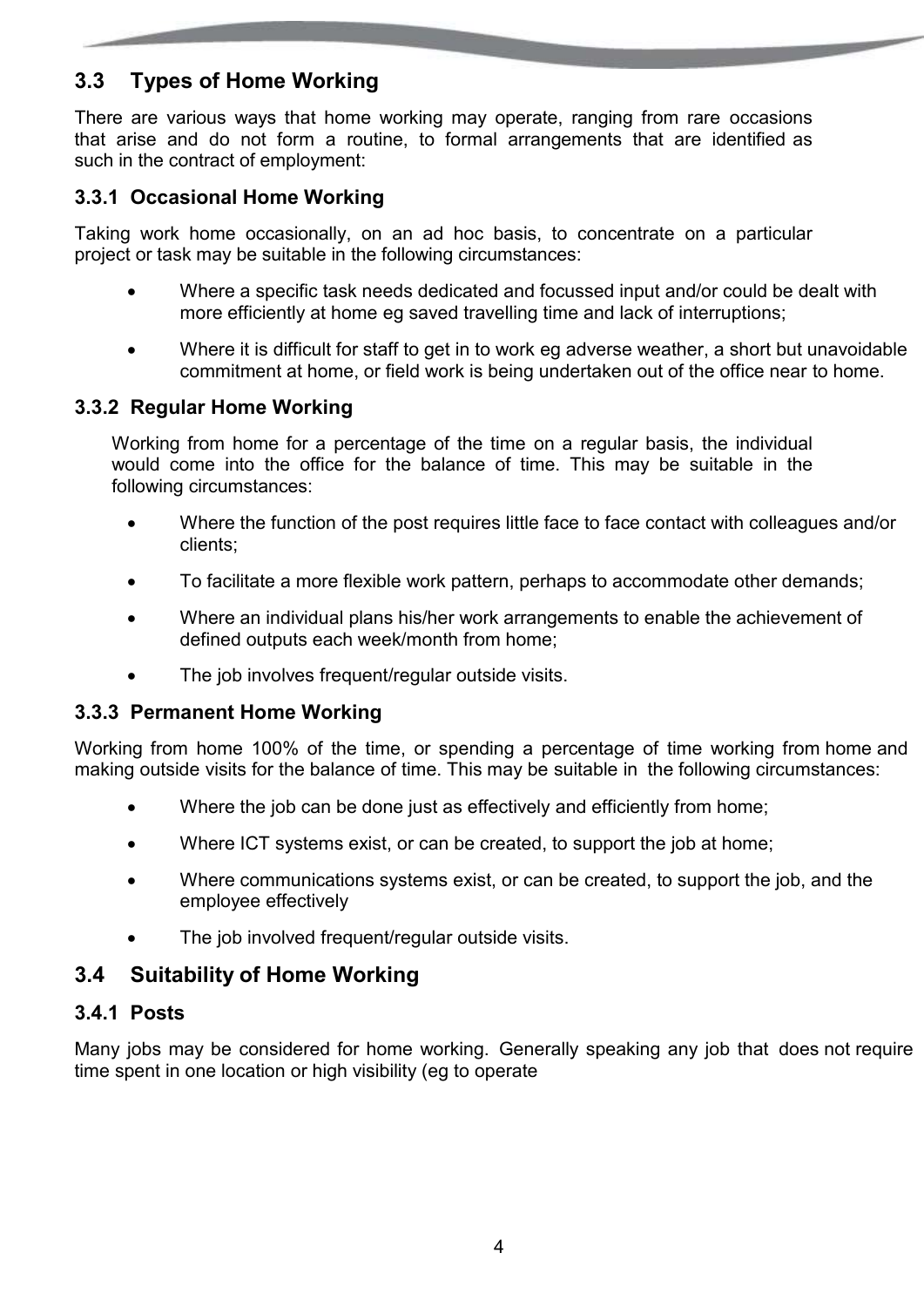machinery or to deliver face to face customer care), may be adapted for home working. Jobs that involve project work or identifiable output, or those which provide services within the community, may in particular lend themselves to home working. Consideration should also be given to the impact on and inter-relationship with other jobs, access by the public, access to/by colleagues, access to required information, technology, costs and savings etc.

The following job characteristics may lend themselves to home working:

- Defined output tasks;
- Discrete projects or functions;
- Relatively autonomous jobs;
- Jobs requiring frequent travelling;
- Jobs requiring high periods of concentration.

#### **3.4.2 Employee Characteristics**

Having established the suitability of the job for home working the suitability of the employee needs to be considered.

Home working does not suit everyone. Office dynamics and informal information flows may have a significant impact on the employee's performance. Some employees may develop better in a traditional office environment, and those without very much experience in their role are likely to need closer supervision which would not be possible if they were working from home. Individuals may also have a distorted view of home working – often "rose coloured" – with little recognition or understanding of the potential drawbacks, and it is important that both the advantages and the disadvantages are considered. A trial period may be appropriate in order to gauge suitability before any longer term arrangements are put in place.

Helpful personal qualities are likely to include:

- Self-motivated;
- Self-disciplined;
- **Enjoy the challenge of working on their own;**
- A flexible approach;
- Able to organise working time effectively; Able to work without direct supervision;
- Confident to work away from the office environment;
- Able to work on their own without day to day social interaction with colleagues;
- Able to travel to meetings and site visits;
- Able to "switch off" from work and maintain a proper balance between working and nonworking hours.

## **4. Requests to Work from Home**

The process for dealing with requests to work from home consists of two steps. Firstly, the individual's application is assessed by their Chief Officer, focussing on whether their post and personal characteristics are suitable for home working. The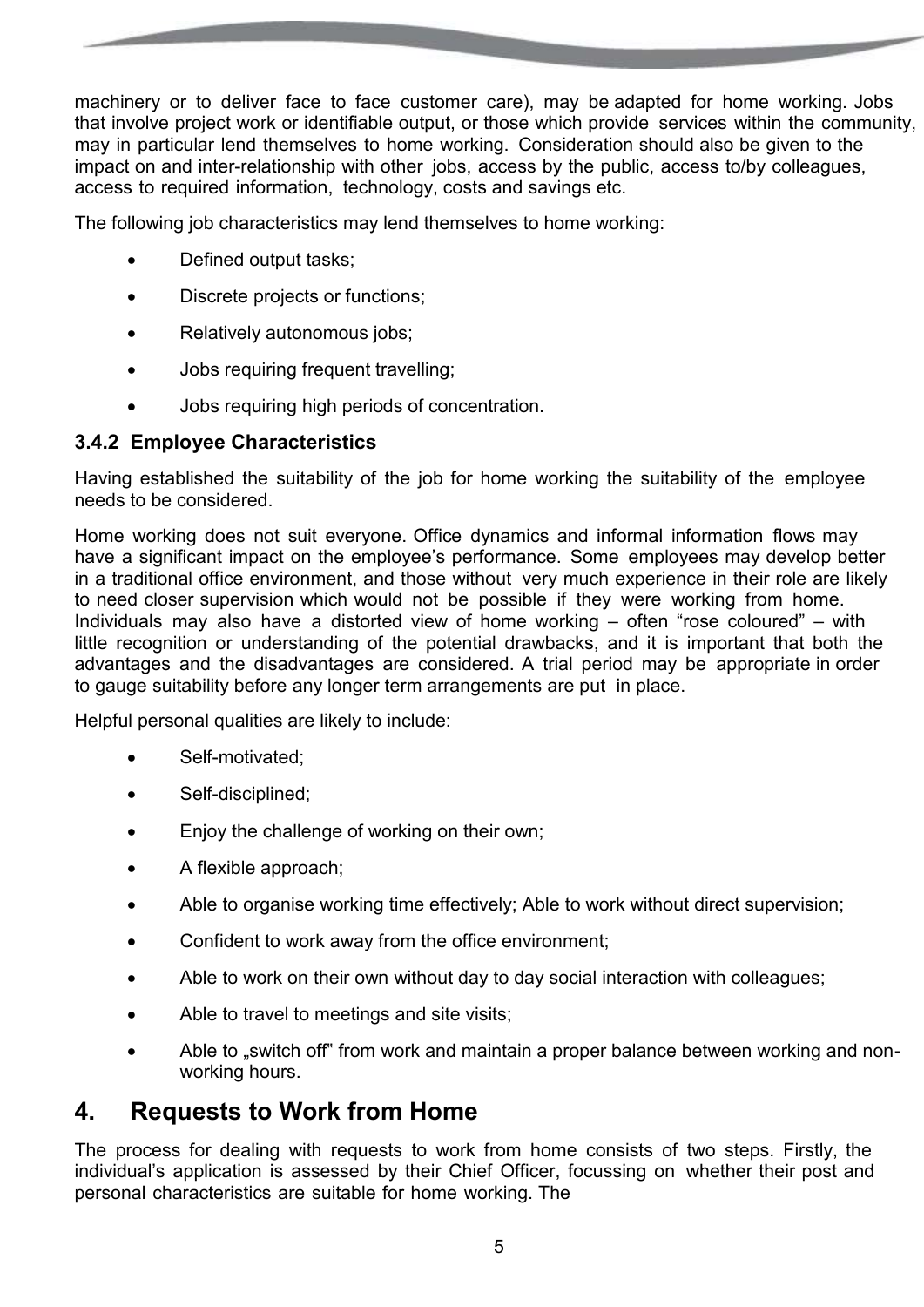second step of the process is to assess the home environment of the employee to identify whether it is suitable for home working.

### **4.1 Application Process**

Employees wishing to be considered for home working should complete the application at Appendix 1 and submit this to their Chief Officer for consideration.

The relevant Chief Officer will be responsible for considering applications to work from home in a fair and consistent manner, taking account of the Councils Equal Opportunities Policy. One of the most important factors to consider is the individual employees role in providing a service to the people of Eden. A focus on specific job tasks should identify those tasks that can be performed away from the main office. The following issues should be taken into consideration:

- Service provided and impact upon the individual's work load and the work of the team;
- Does the job require long periods of uninterrupted mental concentration?
- Does the job require a lot of ad hoc communication between the groups of staff?
- Can the work be measured in terms of output, or if not, is it possible to come to an agreement with the employee about the amount of time particular outputs will take?
- What will be the effect on services to the public?
- Can the work readily be undertaken at home?
- How can the work be monitored?
- How should contact be made?
- What equipment would be required?
- What costs would be incurred?
- Is the employee likely to be suited to home working? (see earlier section on Employee Characteristics)

It is the Councils policy to view any requests for home working in a positive light and the Council will, wherever possible and practicable, agree to the employee"s request.

If the request is accepted in principle, a health and safety assessment of the home working environment must be carried out (see section titled "Assessing the Home Environment") before a Home Working Agreement can be drawn up.

If the Chief Officer is not able to accept the application at this step, s/he should provide the employee with a written response to their request including details of the reasons for rejecting the application.

### **4.2 Assessing the Home Environment**

An employee who works from home is afforded the same protection under health and safety legislation as an employee who is office based. It is therefore vital to ensure the home working environment is suitable before any home working agreement is reached.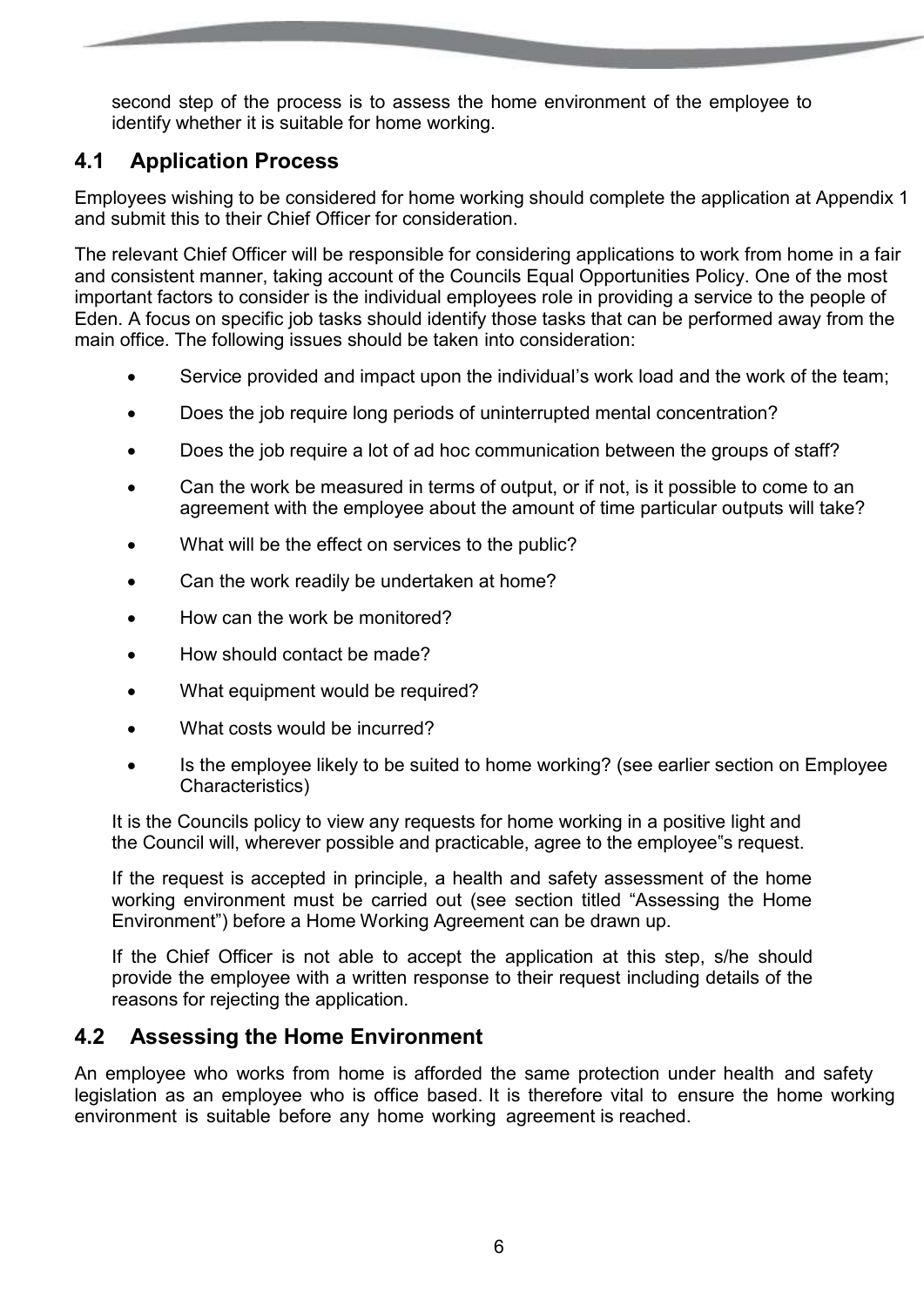The employee needs to take personal responsibility for the health and safety aspect of home working. An employee needs an environment at home which offers the following:

- Suitable "office" space, ideally a separate room but at least a dedicated space;
- Freedom from interruptions and distractions; Security and confidentiality;
- Ability to meet Health and Safety requirements;
- It is not considered appropriate to combine home based working with dependant care. Employees will be required to demonstrate that they do not have dependant care responsibilities within their contracted working hours. In addition to this employees need to be aware that the Council reserves the right to ask them to attend Council premises at short notice.

In order to ensure that s/he has all the relevant information, the Chief Officer may wish to meet with the employee and their manager to discuss the application prior to reaching a decision. Advice from the HR section is also available to assist Chief Officers in considering home working applications.

If an application for home working has been accepted in principle by the relevant Chief Officer, the employee concerned should complete a Health and Safety Home Worker Self-Assessment Checklist (see Appendix 2) and submit this to their Chief Officer. If this assessment identifies any particular risks it will be the responsibility of the Chief Officer, Manager and employee to discuss ways in which the risks may be minimised or eliminated. The home environment must be deemed to be safe to work in before a home working agreement can be drawn up.

#### **4.3 Home Working Agreement**

Providing that a request to work from home has successfully passed the two step assessment process outlined above, a home working agreement should be issued to the employee (see Appendix 3). This will be issued by the HR section along with any amendment to contract that may be required (see the Contractual Terms section later in this policy).

The employee will be asked to sign and return a copy of the home working agreement and this will be retained on their personal file.

## **5. Management of Home Working Agreements**

To ensure that a home working employee is working effectively and feels part of the wider team it may be necessary for their manager to adapt his/her style of management from the conventional one based on day-to-day contact .

Further guidance in relation to managing home working can be found in the *Manager's Guide to Home Working*, however this section highlights some of the main practical considerations.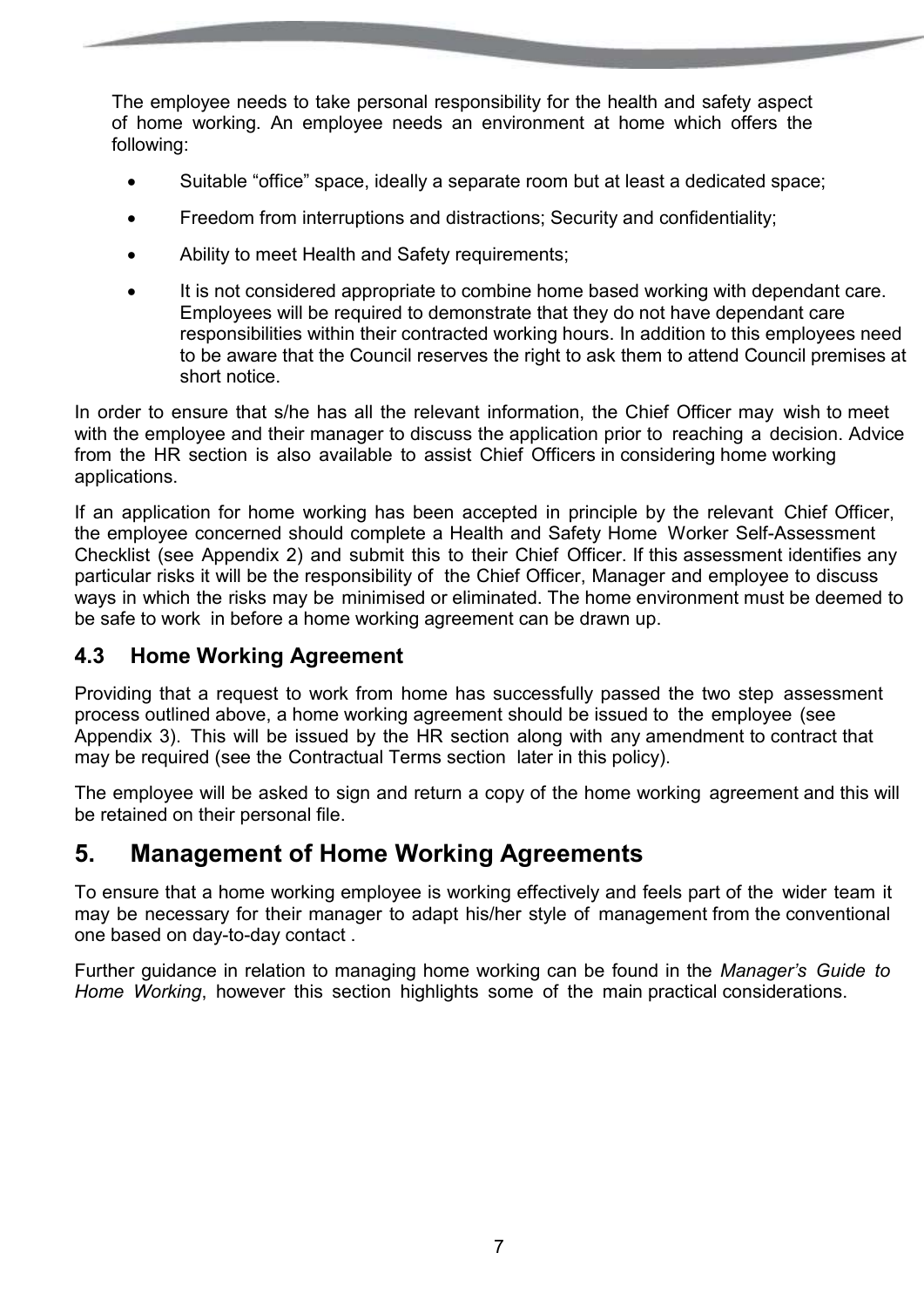### **5.1 Communication to and Management of Home Working Employees**

Clear communication systems with home workers are just as important as for the office based worker. The Council has a number of electronic communication methods which would be available to home workers, however managers may need to consider how to ensure home working staff receive information that office based staff receive on a face-to-face basis.

To make the scheme work effectively, there needs to be trust between the employee and the manager. However, such trust should not be a substitute for clear indicators of what managers and staff expect from work.

#### **5.2 Provision of Equipment**

Where appropriate, the Council may provide, install and maintain equipment to assist with home working. Factors taken into consideration in determining appropriateness may include the frequency of home working and whether the need for home working has been generated by the Council or the employee.

The following items of equipment may be appropriate:

| Occasional home working | Remote access to the Council IT servers.                                                 |
|-------------------------|------------------------------------------------------------------------------------------|
| Regular home working    | As above plus a PC/laptop and mobile<br>communications.                                  |
| Permanent home working  | As above plus a printer, desk, chair, secure filing<br>cabinet and dedicated phone line. |

In relation to maintaining the equipment it may be necessary for the employee to bring the equipment in to the Council's offices or to allow someone to visit them at home in order to carry out the relevant maintenance.

Any Council equipment installed at the home workers home remains the property of the Council and can be recalled at any time.

The Council will provide IT helpdesk support during standard working hours (this does not include a home visit). The Council will also take responsibility for the repair/replacement of lost, damaged or stolen equipment, provided the employee has taken appropriate precautions to safeguard the equipment.

Upon the termination of the home working agreement, employees must return all Council equipment.

#### **5.3 Insurance**

The Council will provide third party insurance for employees working from home. It will also provide insurance cover for any Council equipment located at the home of the employee.

Whilst working from home is unlikely to have an impact, employees are advised to notify their landlord/mortgage and insurance companies of the fact that they will be working from home.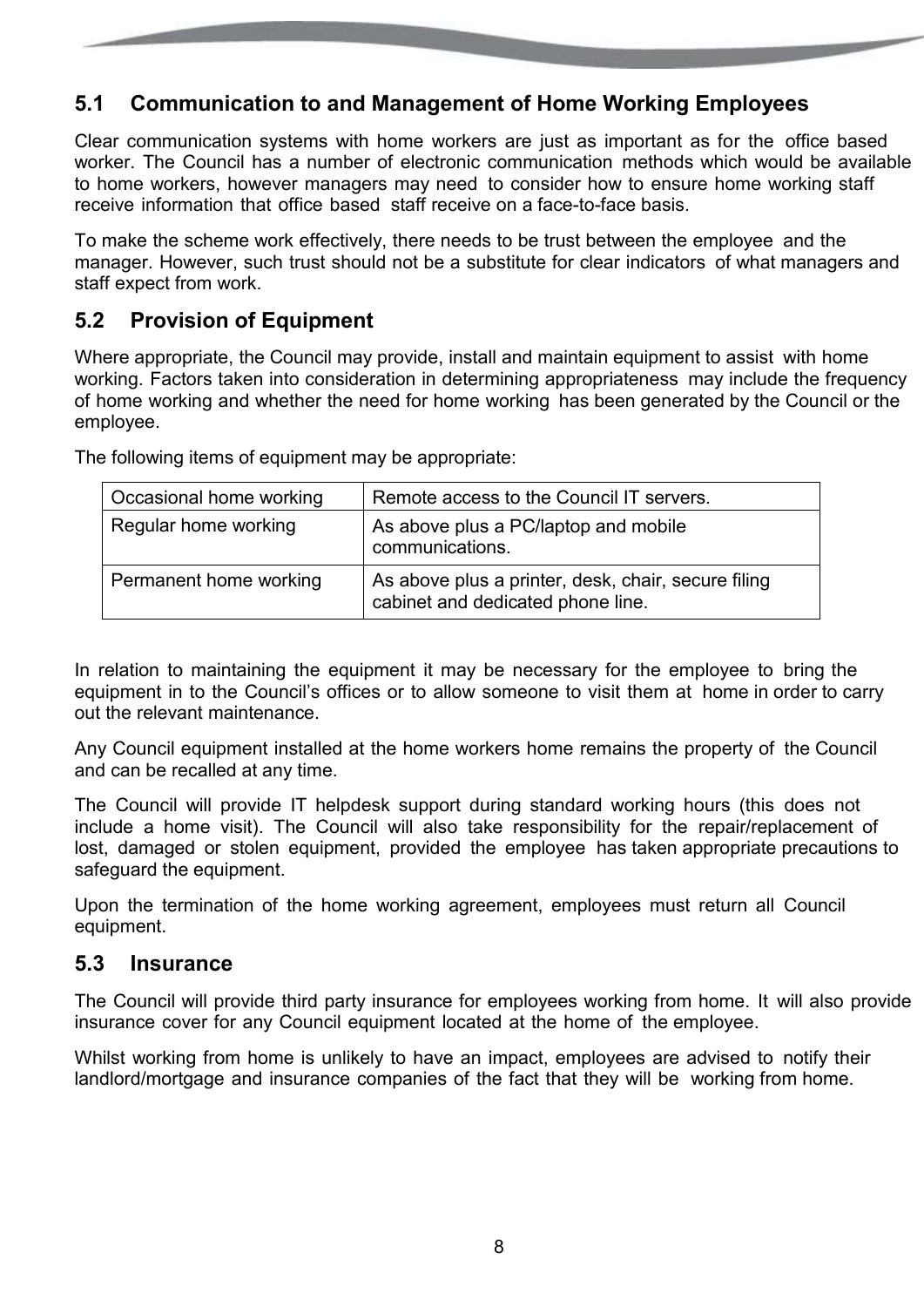### **5.4 Health and Safety**

Home workers are afforded the same health and safety protection in law as office based staff. As such all Council health and safety policies and procedures will apply to home workers. This includes the requirement for employees to report any work- related accidents and to undertake regular DSE assessments.

### **5.5 Data Security**

Employees who work from home are required to comply with all IT security and confidentiality requirements of the Council. This includes acceptance and adherence to the Internet and Email Acceptable Use Policy.

The home worker will have a direct responsibility for all Council information material held at their home and must ensure that it is not accessible to non-authorised people (eg other members of the household).

### **5.6 Working Hours**

The flexible working hours scheme will apply to home based staff in the same way that it does to office based staff. Any flexible working pattern should be considered as part of the initial application and any subsequent requests to change those arrangements should be made according to the existing procedures.

Arrangements and payment for working more than the normal weekly contractual hours will be in accordance with the appropriate national terms and conditions of service.

The hours worked will not exceed those in the contract of employment and in any case those applied through the Working Time Directive.

#### **5.7 Visits to the Home Worker**

Arrangements should be made to permit the manager and other appropriate Council officers to visit the home worker at home for purposes connected with work. This should be by prior arrangement and at a mutually convenient and reasonable time.

Due to the health and safety risks, the Council would not expect or advise employees to allow members of the public to visit them whilst working from home.

#### **5.8 Contractual Terms**

If the employee is an occasional or regular home worker, there will be no requirement to issue a variation to the substantive contract of employment.

The contracts of employment for permanent home workers will need to reflect the fact that their normal place of work is home. It should be noted that employees whose normal place of work is home may still be expected to attend one of the Councils offices from time to time (eg to attend team meetings).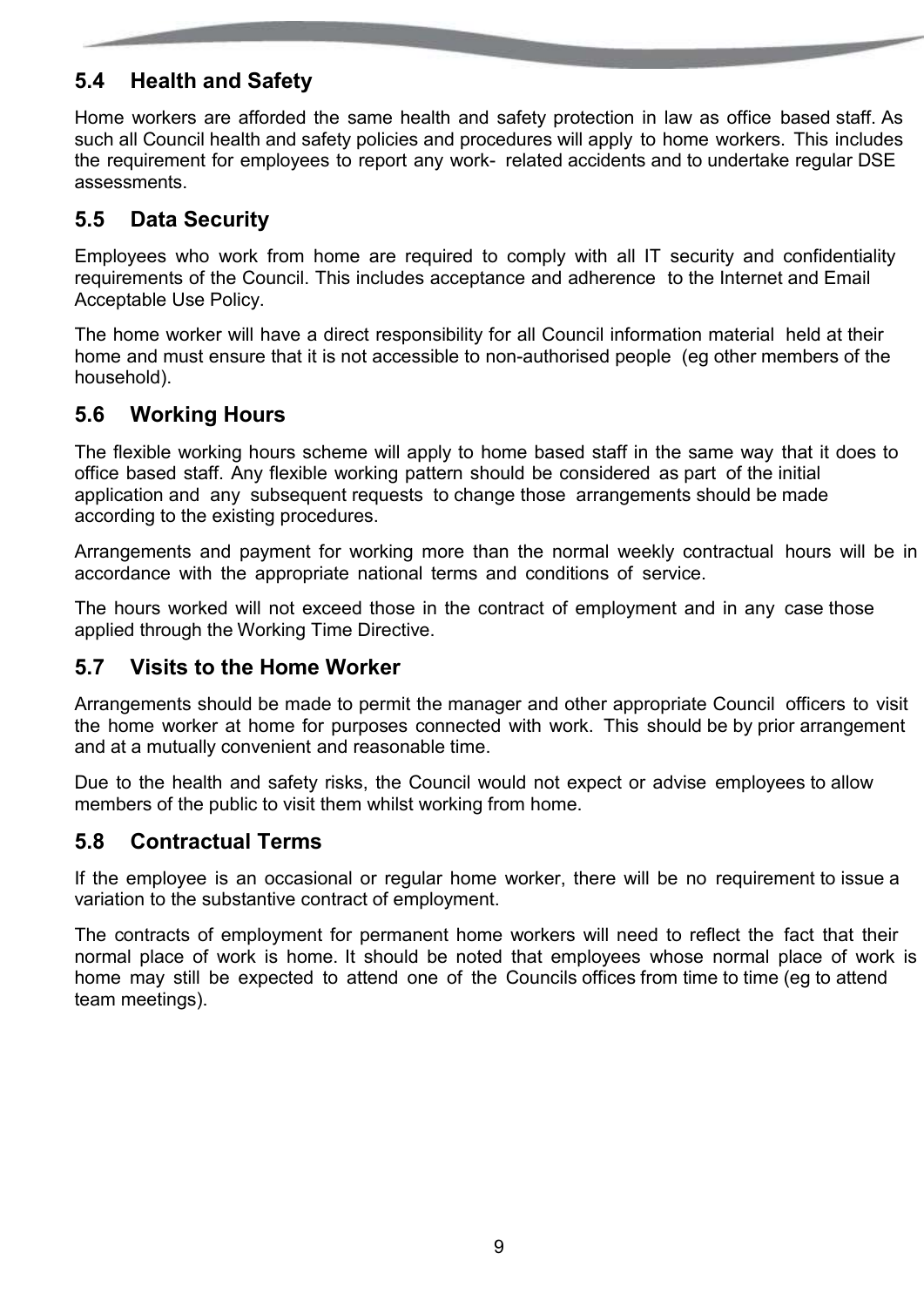All other terms and conditions of employment remain unchanged by a home working application.

#### **5.9 Expenses**

For occasional and regular home workers, car mileage expenses will only be paid for those miles travelled which are over and above the number of miles which the home worker would previously have incurred by having to travel into the office and return home on a daily basis, i.e. their normal commuting journey.

For permanent home workers, car mileage expenses would be payable for work- related journeys beginning and ending at the home base.

The Council will reimburse home working employees for any business calls via any dedicated telephone line.

The Council will also reimburse home working employees for mail costs on production of receipts. Stationery should be ordered through the usual channels and collected from Council premises by the home working employee.

#### **5.10 Dependant Care**

It is a condition of the home working agreement that arrangements for dependant care have been made in order to allow the employee to work from home without disruption. Any changes to dependant care arrangements that will impact on an employee working from home must be reported to the Chief Officer immediately and could lead to a review of the agreement.

#### **5.11 Review of a Home Working Agreement**

Any home working arrangement should be reviewed periodically (at least once a year). This will allow both parties to assess whether the arrangement is still appropriate.

#### **5.12 Termination of a Home Working Agreement**

A home working agreement can be terminated, by either party, by giving three months notice. This may be varied in exceptional circumstances.

Where the agreement relates to occasional or regular home working, the employee will return to office based working on termination.

Where the agreement relates to permanent home working, advice should be sought from a Human Resources Adviser as the termination of the home working agreement may have wider consequences to the contract of employment.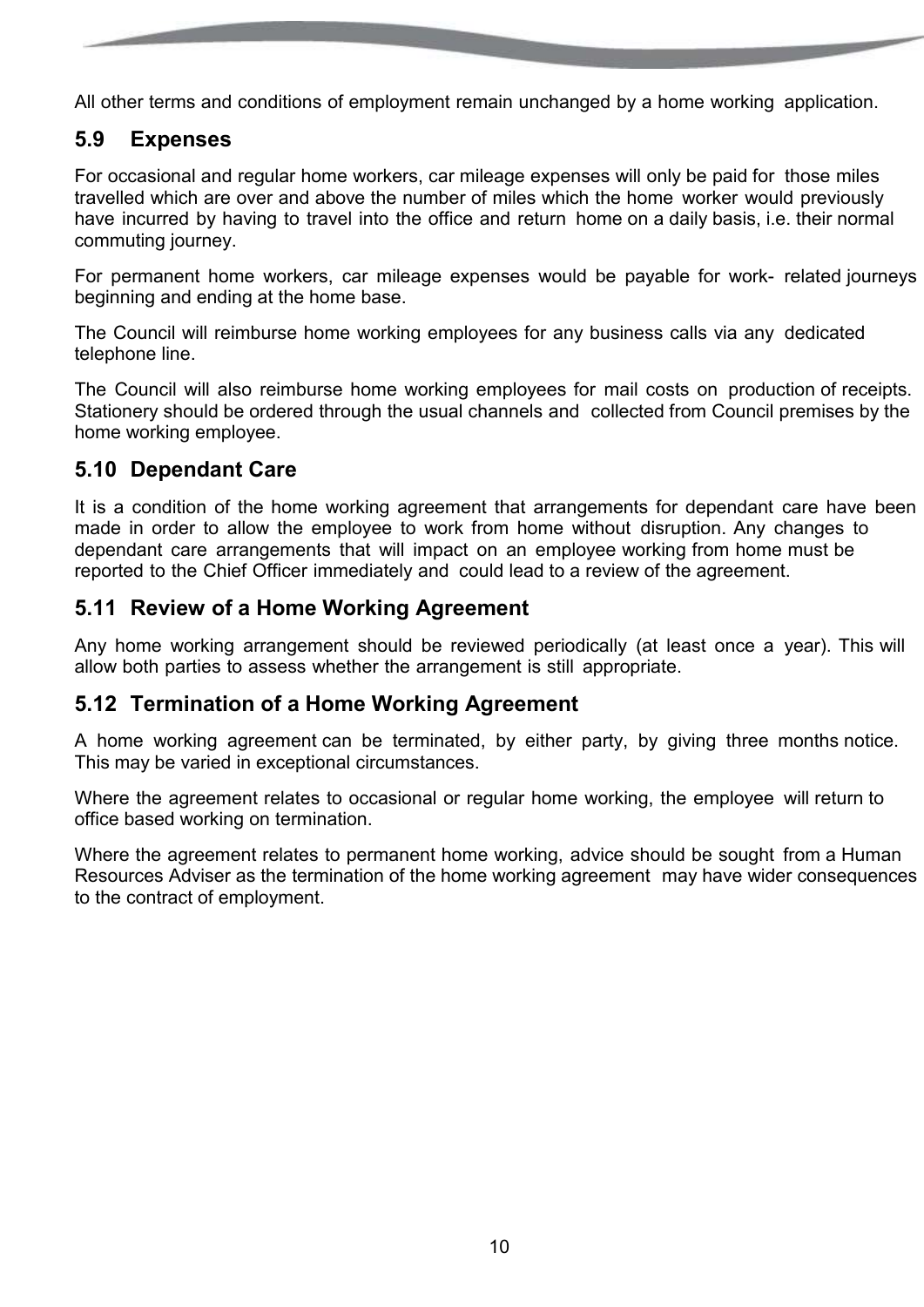### **Appendix 1**

#### **Home Working Application Form**

| Name                 |  |
|----------------------|--|
| Job Title            |  |
| Department / Section |  |
| Manager              |  |
| <b>Chief Officer</b> |  |

Current Days and Hours of Work:

I wish to apply to be considered for home working and propose the following working arrangements:

Address at which home working would take place:

This application is for a permanent / temporary \* period.

\*delete as necessary.

If the application is for a temporary period, please state the relevant dates: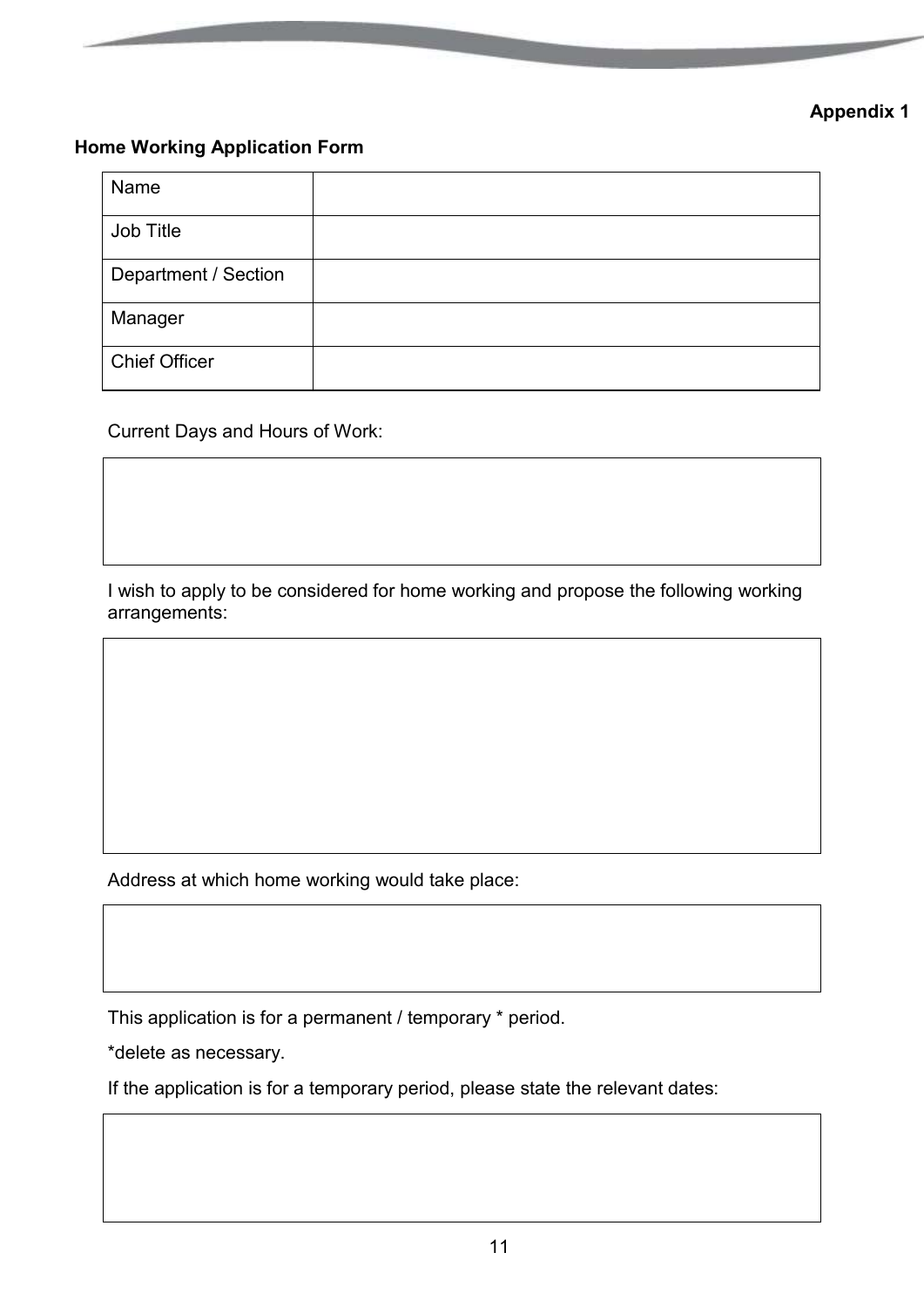Do you feel your home working would have an impact on the service you provide or the colleagues in your team? If so, how could this be minimised?

Home working is not suitable for employees who have caring responsibilities at home during normal working hours. By submitting this application you are confirming that you are not planning to combine home working with caring commitments.

Signed: Date:

Once complete, please submit this form to your Chief Officer for consideration.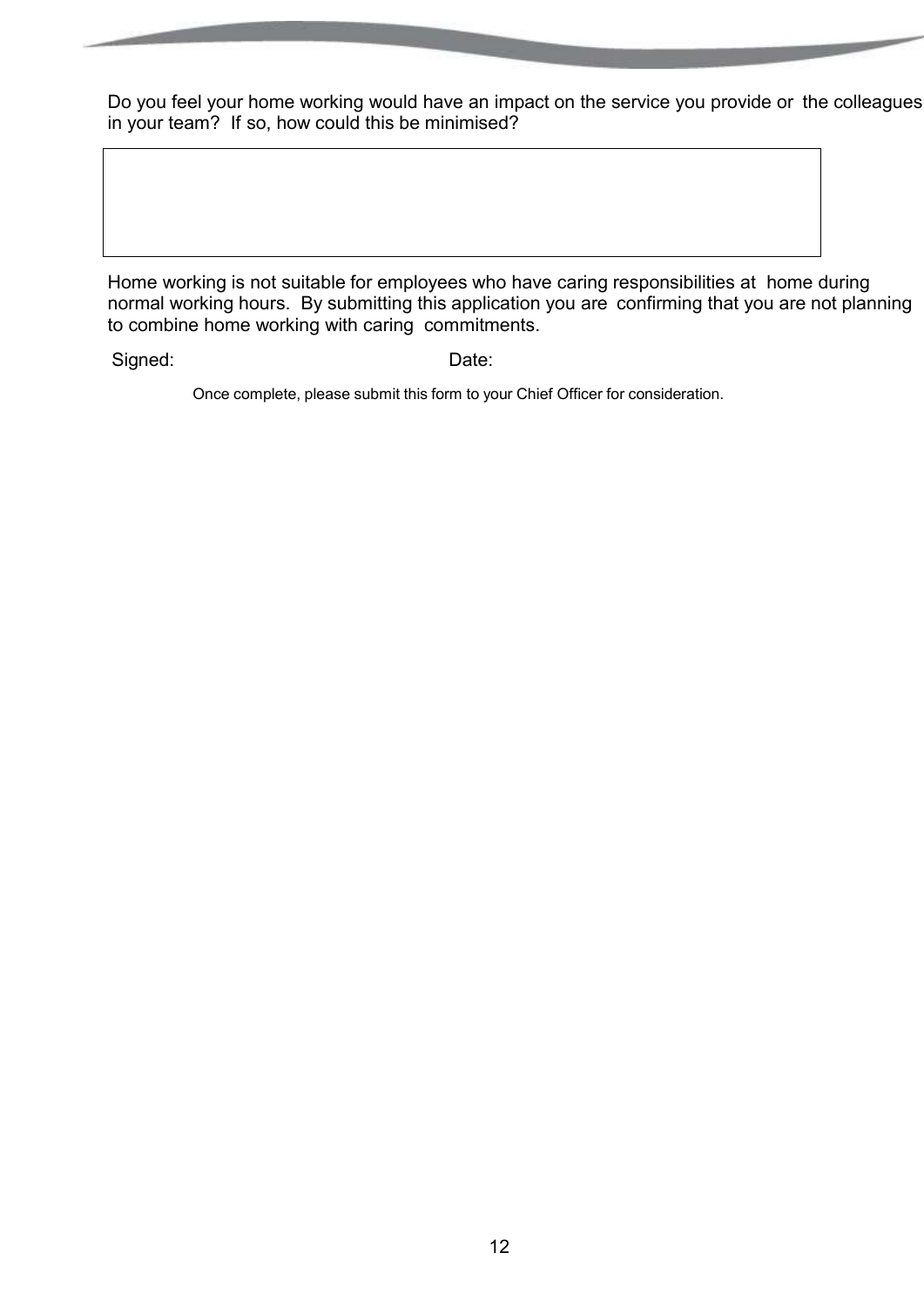## **Appendix 2**

### **Health and Safety Home Worker Self-Assessment Checklist**

| Name               |  |
|--------------------|--|
| Job title          |  |
| Department/Section |  |
| Address            |  |

| <b>Hazard</b>             | <b>Checks to be made</b>                                                            |  | <b>No</b> | <b>Comment</b>                                                                                    |
|---------------------------|-------------------------------------------------------------------------------------|--|-----------|---------------------------------------------------------------------------------------------------|
| Fire                      | Is the work area tidy?                                                              |  |           |                                                                                                   |
|                           | Are waste materials regularly<br>disposed of?                                       |  |           |                                                                                                   |
|                           | Are exits routes clear?                                                             |  |           |                                                                                                   |
|                           | Does the employee have an<br>escape plan?                                           |  |           | Know what to do<br>in an emergency                                                                |
|                           | Is a smoke alarm fitted?                                                            |  |           | Alarm must be<br>tested and<br>maintained in<br>accordance with<br>manufacturer's<br>instructions |
| Electrical<br>Equipment   | Any apparent damage?                                                                |  |           | Cracked/loose<br>casing on plugs<br>and computer<br>equipment,<br>missing screws<br>etc           |
|                           | Any evidence of overheating?                                                        |  |           | Look for<br>discolouration                                                                        |
|                           | Any obvious damage to leads or                                                      |  |           |                                                                                                   |
|                           | Are all the cables secure in all<br>plugs?                                          |  |           | Has all<br>equipment been<br>PAT tested?                                                          |
| Slips, Trips and<br>Falls | Floor covering sound and<br>without defects?                                        |  |           |                                                                                                   |
|                           | All walkways clear of trip<br>hazards eg trailing cables?                           |  |           |                                                                                                   |
|                           | When seated at a desk can<br>legs and upper body move<br>together without twisting? |  |           |                                                                                                   |
| Working                   | Is the temperature adequate?                                                        |  |           |                                                                                                   |
| Environment               | Is the ventilation adequate?                                                        |  |           |                                                                                                   |
|                           | Is there adequate lighting,<br>including any necessary task<br>lighting?            |  |           |                                                                                                   |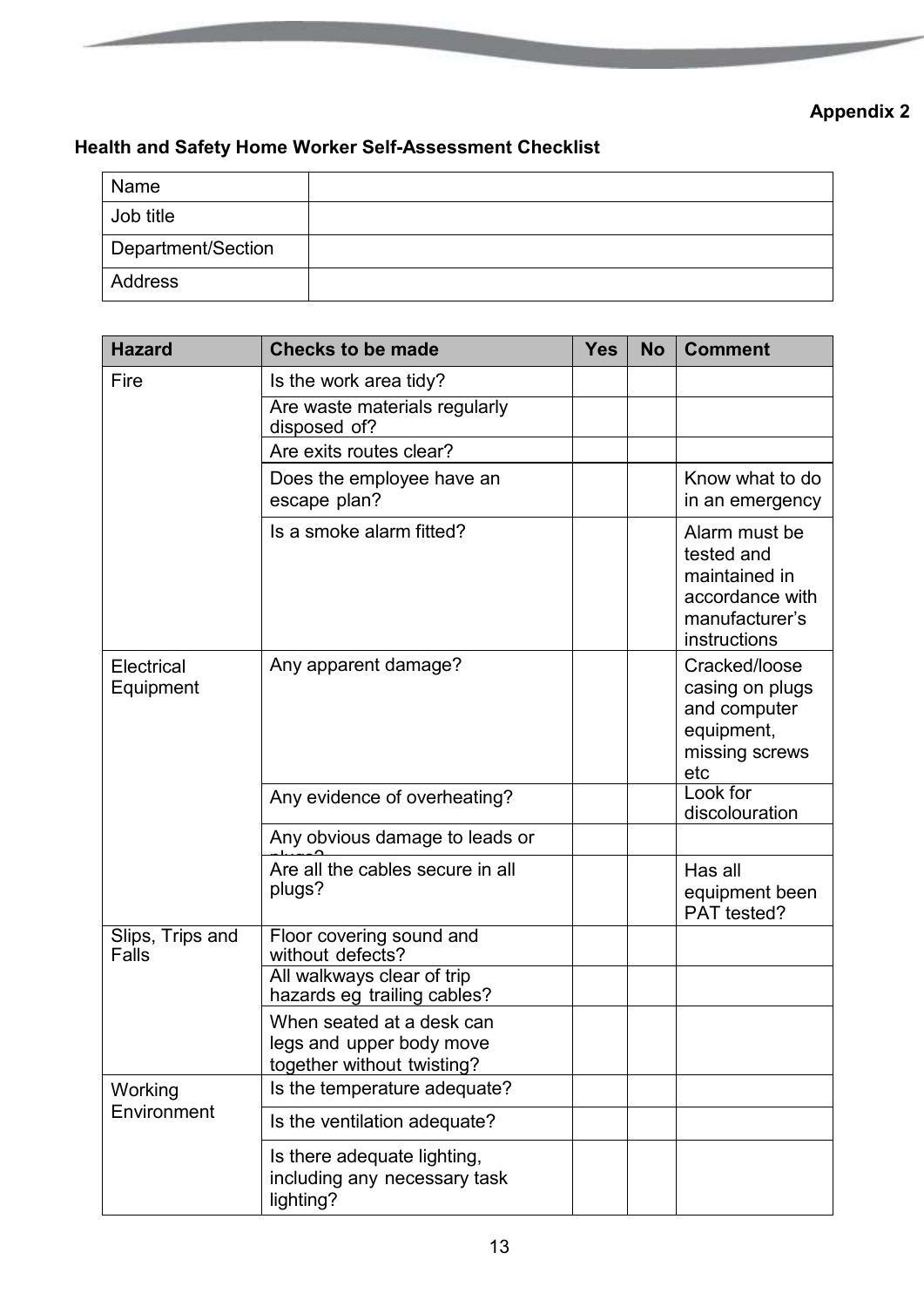| <b>Hazard</b>                         | <b>Checks to be made</b>                                                                                                                 | <b>Yes</b> | <b>No</b> | <b>Comment</b>                                                                 |
|---------------------------------------|------------------------------------------------------------------------------------------------------------------------------------------|------------|-----------|--------------------------------------------------------------------------------|
| Manual<br>Handling                    | Doe the employee carry out any<br>manual handling activities?                                                                            |            |           | Attach risk<br>assessment if<br>answer is yes                                  |
| <b>Display</b><br>Screen<br>Equipment | Doe the employee use DSE for<br>more than 2 hours a day or more<br>than 1 hour continuously?                                             |            |           | Carry out DSE<br>assessment on<br>an annual basis<br>if yes                    |
| <b>Mobile Phones</b>                  | Will the work involve the use of a<br>mobile phone?                                                                                      |            |           |                                                                                |
| <b>Site Visits</b>                    | Will the work involve visits eg<br>to a construction site?                                                                               |            |           | If yes, refer to<br>existing<br>departmental<br>site visit risk<br>assessments |
| Lone Working                          | Is there a requirement for a<br>call in procedure?                                                                                       |            |           | If yes then<br>establish a<br>procedure and<br>monitor use                     |
|                                       | Has the employee's mobile phone<br>number been given to their<br>manager?                                                                |            |           |                                                                                |
|                                       | Does the employee require a<br>personal attack alarm?                                                                                    |            |           |                                                                                |
|                                       | Is the employee aware and<br>fully conversant with the<br><b>Council's Lone Working</b><br>Policy?                                       |            |           | If not, ensure<br>copy is provided<br>to employee                              |
| <b>COSHH</b>                          | Does the home work involve the<br>use of hazardous substances?                                                                           |            |           | If yes attach risk<br>assessment                                               |
| Accidents /<br><b>First Aid</b>       | Is the employee familiar with the<br>accident reporting procedure?                                                                       |            |           | Provide<br>employee with<br>accident<br>reporting form                         |
|                                       | Does the employee have adequate<br>first aid facilities whilst working at<br>home?                                                       |            |           | <b>Employer to</b><br>provide a first<br>aid kit if not                        |
| Wellbeing                             | Has the employee previously<br>suffered from discomfort, stress or ill<br>health which they believe to be as a<br>direct result of work? |            |           | If yes, discuss<br>further to assess<br>whether home<br>working is<br>suitable |
| Security                              | Is the final exit door secured by<br>mortice deadlock to BS3621<br>standard?                                                             |            |           |                                                                                |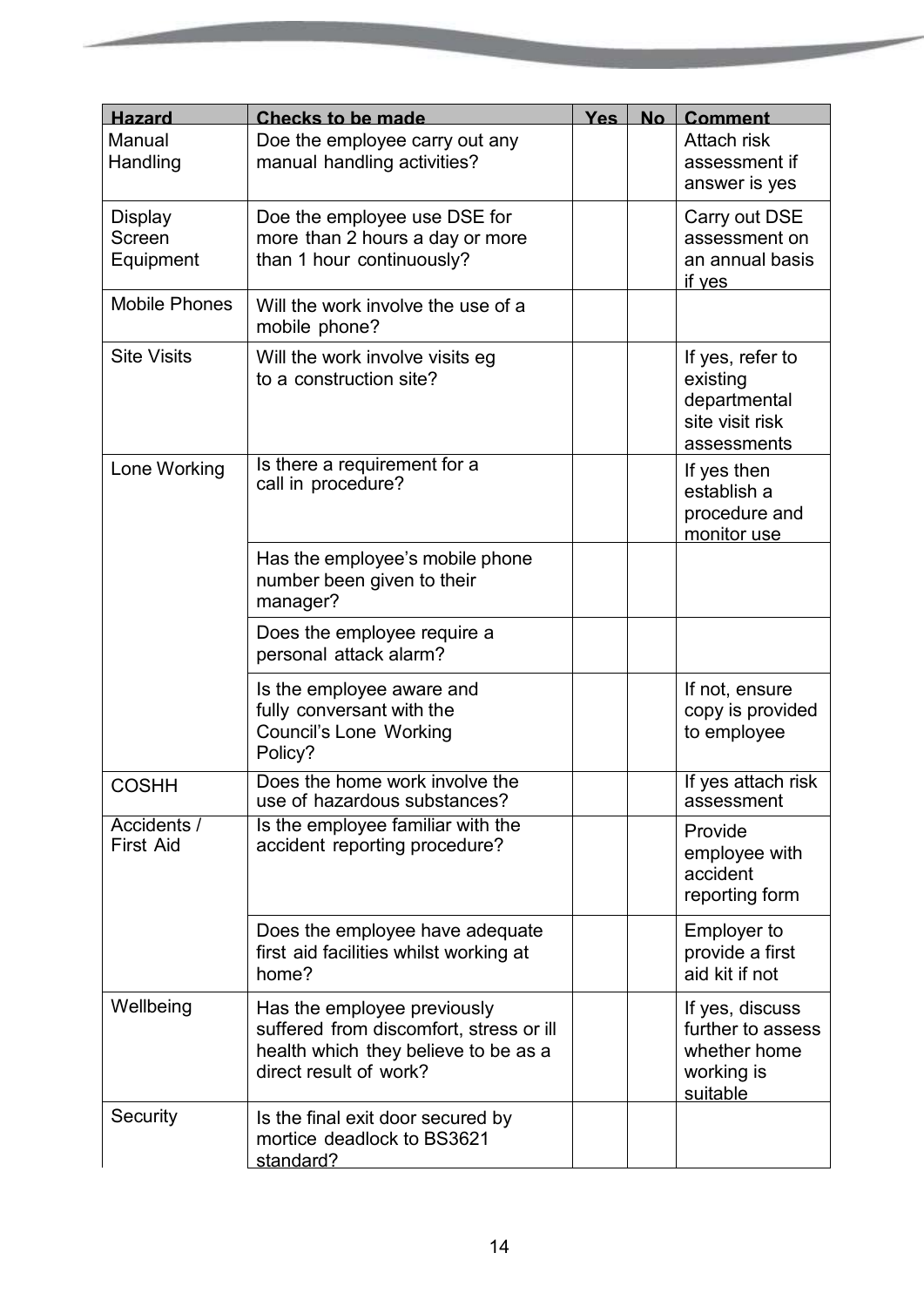| <b>Hazard</b> | <b>Checks to be made</b>                                                               | <b>Yes</b> | <b>No</b> | <b>Comment</b> |
|---------------|----------------------------------------------------------------------------------------|------------|-----------|----------------|
|               | All other external doors<br>similarly secured?                                         |            |           |                |
|               | Are all accessible windows<br>secured by key operated window<br>locks?                 |            |           |                |
|               | Is there the ability to lock laptop and<br>confidential files away when not in<br>use? |            |           |                |

**Contract Contract** 

Miscellaneous Items/Comments:

| Signatures: |  |      |  |
|-------------|--|------|--|
| Employee    |  | Date |  |
| Manager     |  | Date |  |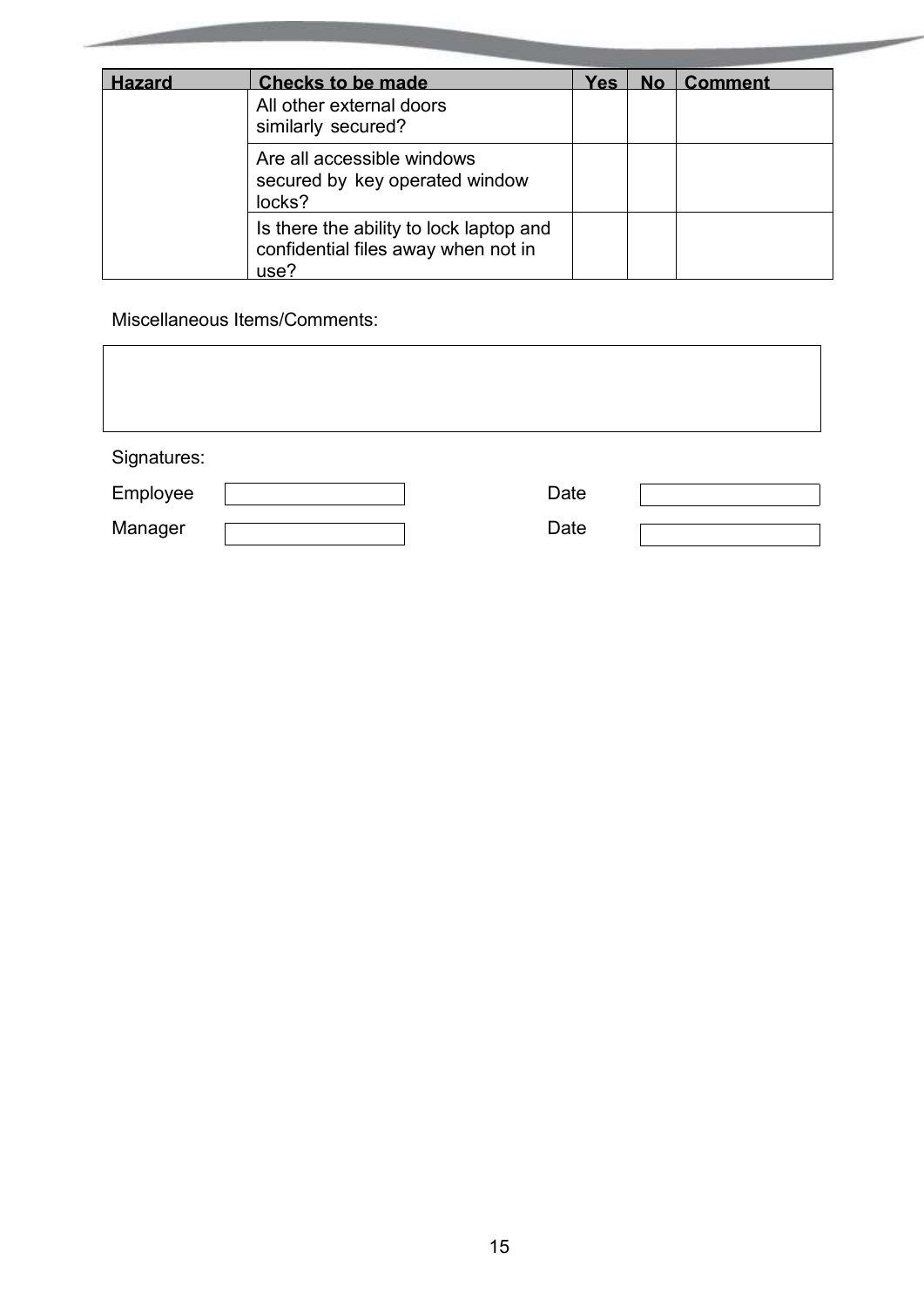### **Home Working Agreement**

| Name                                                          |  |
|---------------------------------------------------------------|--|
| Job title                                                     |  |
| Address where home working will take place                    |  |
| Phone number at address where home<br>working will take place |  |
| Council mobile phone number                                   |  |
| Date on which the home working agreement<br>will commence     |  |

Home Working Arrangements Agreed:

Is the Agreement:

Permanent / Temporary\* – please specify end date:

\*delete as necessary

Equipment Provided (including serial numbers)